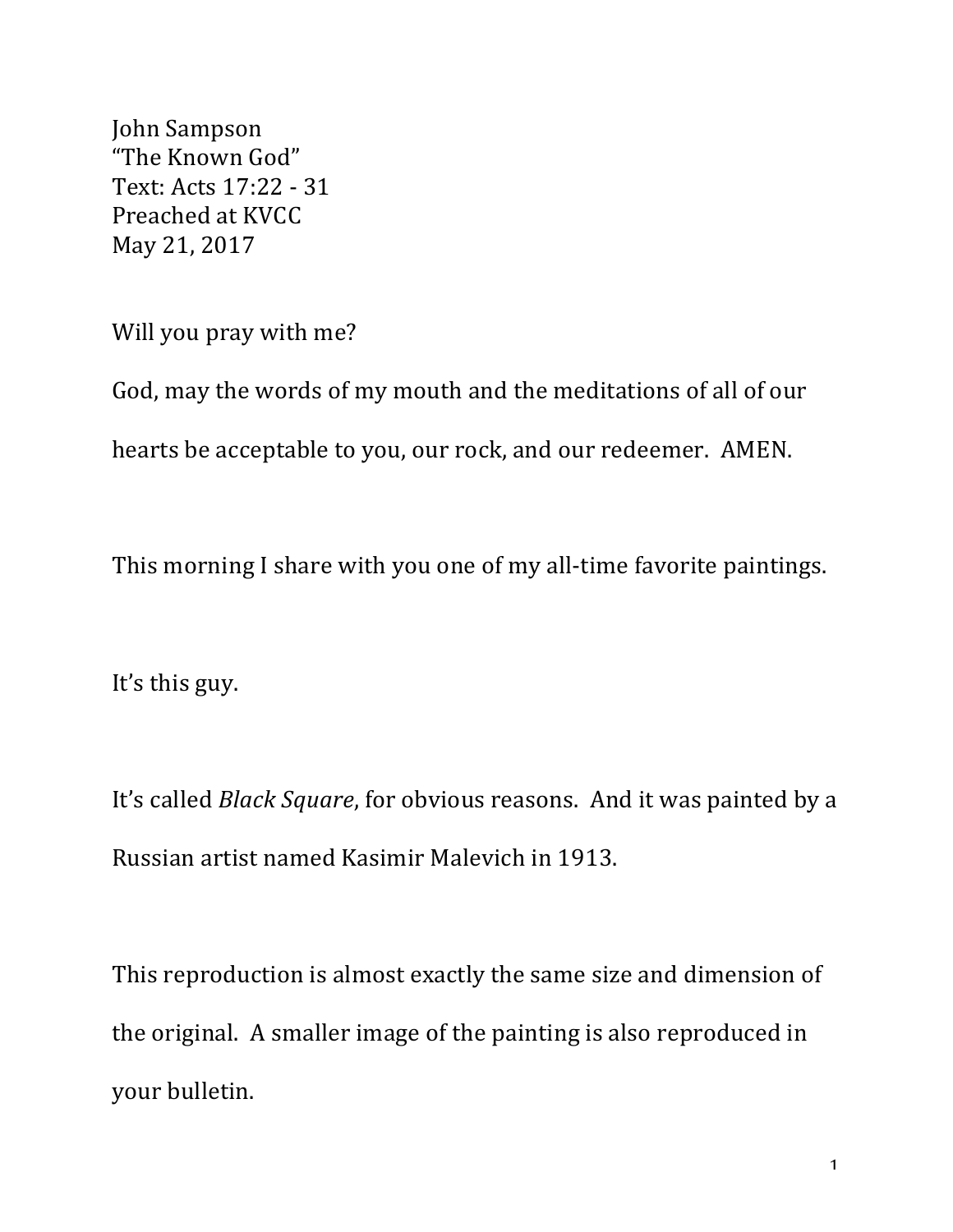*Black Square* is considered by many to be a masterpiece of modernism, although for some it may be proof that modern art really is a joke, and an indulgence of those who have nothing better to do with their lives.

But the influence of this painting can hardly be understated. Art movements such as Minimalism and Pop, artists as different as Mondrian, Jasper Johns, and Richard Serra have all been impacted by this painting's radical simplicity, and unfathomable meaning.

This painting is not only one of my favorite works of art. It is my favorite work of religious art because *Black Square* is an icon. And its influence in my spiritual life can hardly be understated.

In pre-Revolutionary Russia icons were understood to be doorways to the spiritual realm. They were not simply images of a saint, or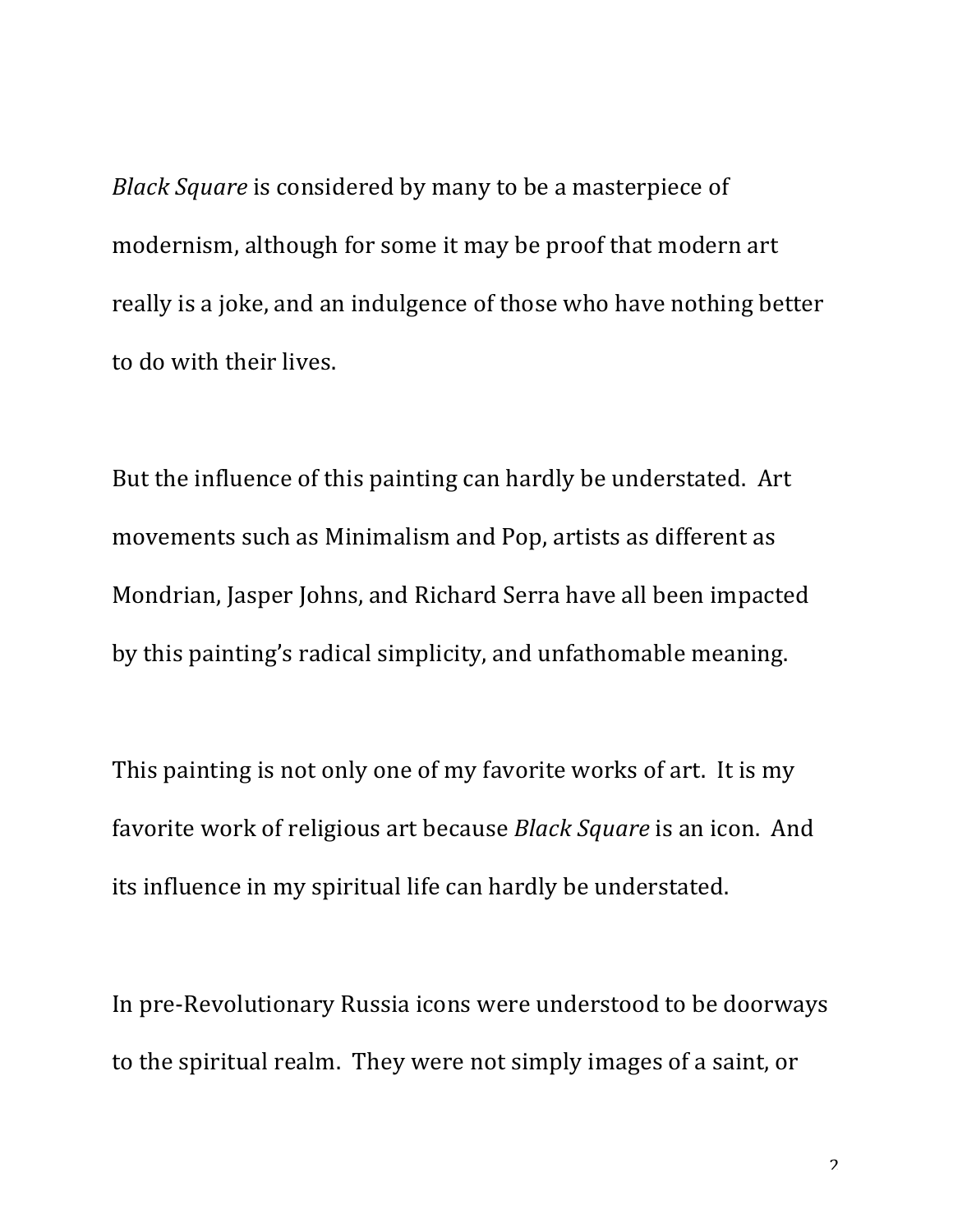aspect of the Divine. They were not intellectual and aesthetic relics. Icons were experienced as the actual manifestation of heavenly presence in the world. For households that could afford an icon they would hang it not on a flat wall as we display our pictures, but up in the corner of the room near the ceiling looking down over the daily business of the home, the comings and goings of the family.

And this is how Malevich displayed *Black Square*. In the very first exhibit it was shown at, Malevich hung *Black Square* up in the corner of the room over all of the other paintings in the gallery. It assumed the place of the icon; it assumed the role of the gateway to heaven.

However, if *Black Square* is an icon, it is perhaps an icon to an unknown God. A God that seems both unremarkably mundane, and at the same time surprisingly inscrutable. This is an icon to a God that remains a darkness to our minds, and yet this God manifests itself right before us in the simplicity of a ordinary geometric form.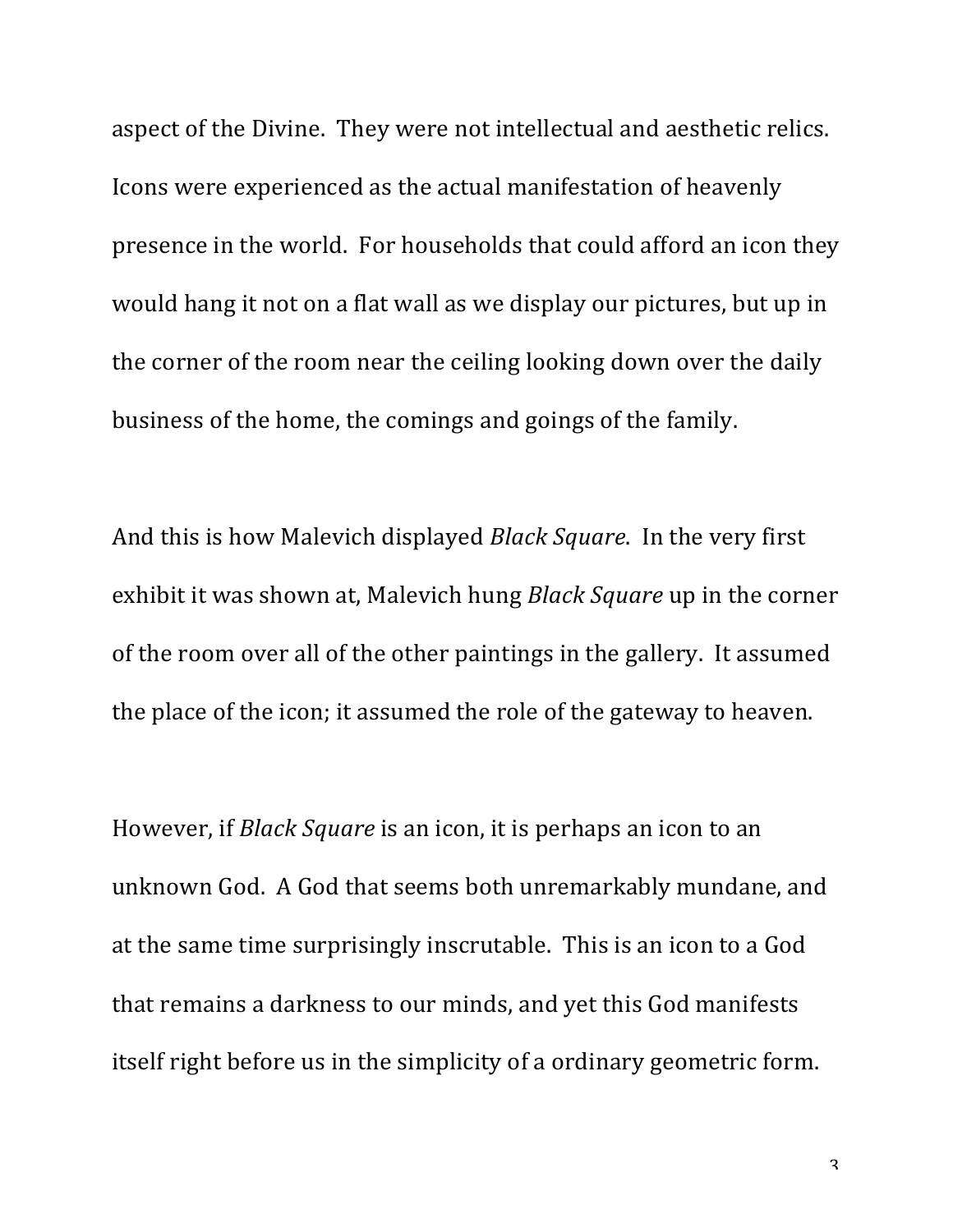If *Black Square* is an icon it is an icon that so perfectly reflects our modern struggle to find God. Uneasy and restless in our deep need to reach beyond ourselves and connect with the Divine, we are met by an image that apparently has nothing to show us, and no response that can give comfort. In *Black Square*, in our pursuit of God, we can meet a cold and icy silence that seems to reject the very promise of God's love and commitment to us. This black square so perfectly captures our sense that God can be a contradictory Presence in our lives - a Presence that often feels more like an Absence.

But we unduly privilege ourselves if we think that our own struggle to find and connect with God is purely an effect of modernity, purely a characteristic of our post-Christian, post-humanist, post-industrial world.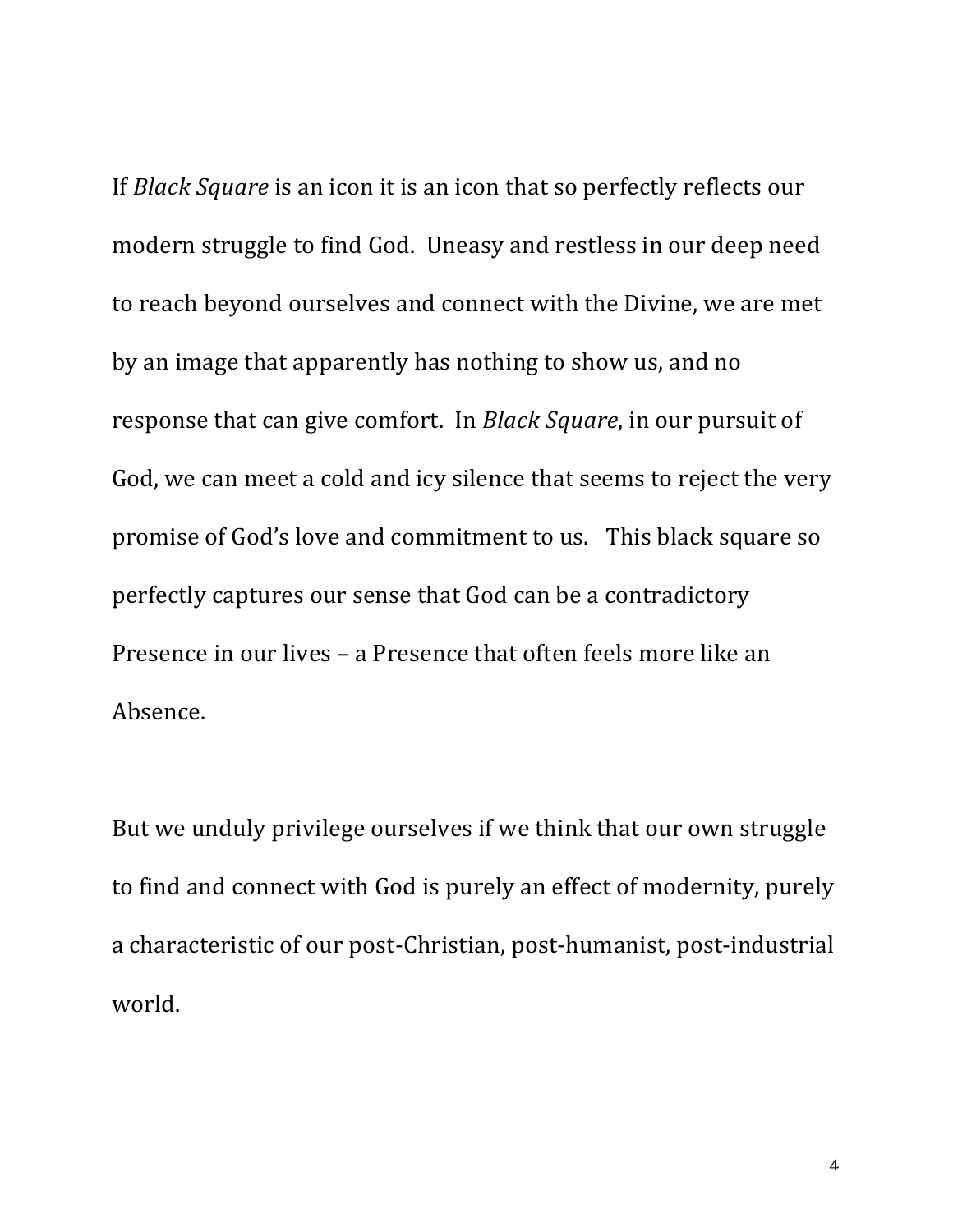Because Paul encountered the same longing and conflicted religious response centuries ago in Athens.

Traveling across the eastern Mediterranean to share the message of Jesus the Christ with all of those who would listen to him, Paul enters Athens. Athens, with its proud history of democracy, of art, culture and philosophy, is still a guiding light for our American republic. Its accomplishments still influence our dreams of what we would like our society to be. And yet the Athens that Paul entered was a city of deep spiritual insecurity. Filled with every temple to every god imaginable the citizens of that ancient city still crammed into the Areopagus to hear Paul share what he knew of a man and of a god they had never heard of before. Whatever was happening in their temples, whatever wisdom their philosophers shared, whatever the beauty of their art revealed, still they came away thirsty and hungering for something more.

 $\overline{\mathsf{c}}$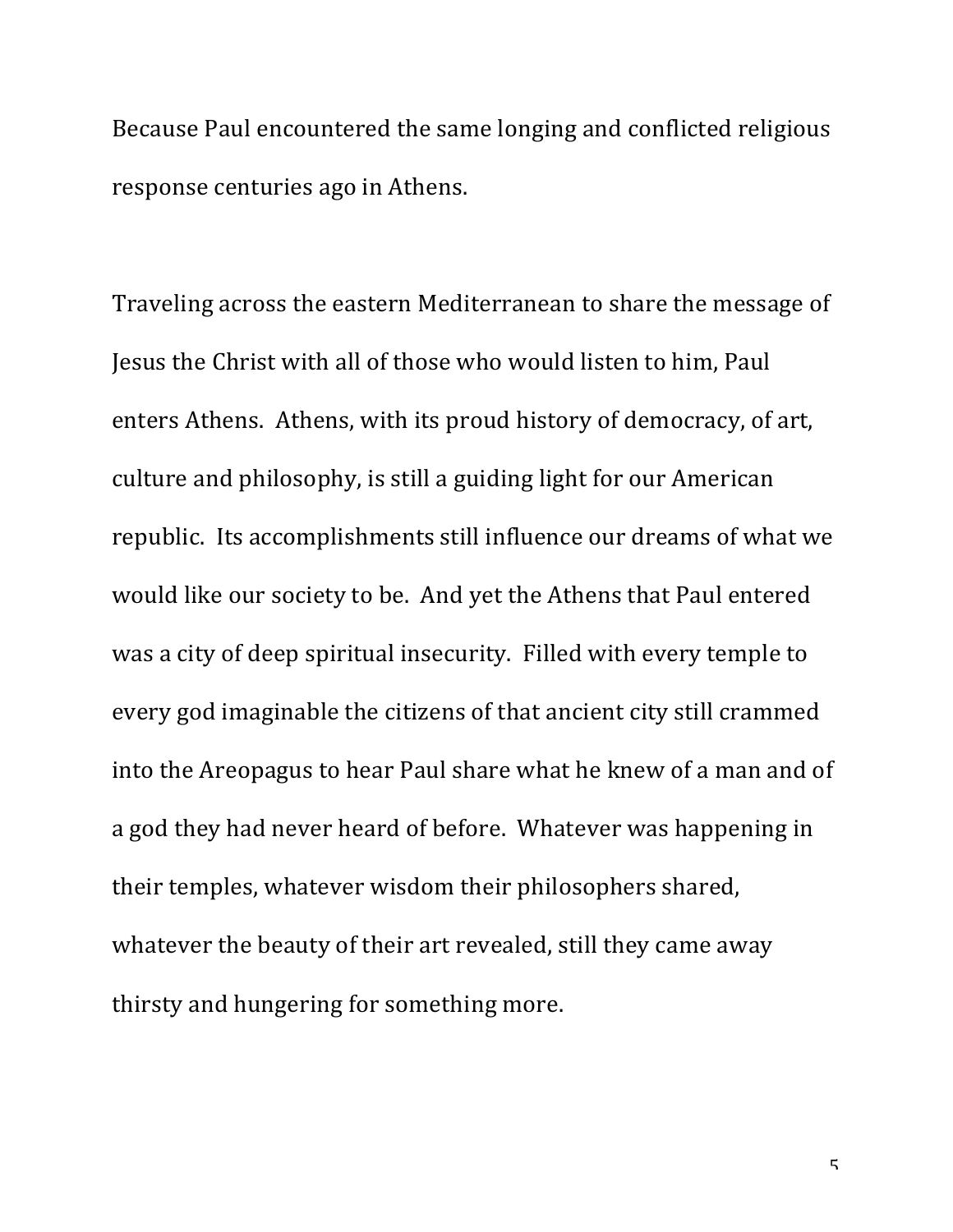And aren't we the modern Athenians?

America is filled with churches, and mosques, and synagogues and yet we seem not to know God, and continue to search for spiritual experience. We live surrounded by the insights and advances of science and technology and yet our rational intellects can't seem to deliver a thought or concept that quiets and comforts our intellectual unease. We have access not only to American achievements in the arts, but also to a vast and diverse constellation of global cultures, and yet we still desire a beauty that always seems to have turned its face from us.

In their doubt, in the midst of their unease, the Athenians erect an altar to an unknown god. This detail, this relatively small observation opens to us here today the opportunity to be unflinchingly honest about our own faith, and our own desperate need for the Divine in our lives.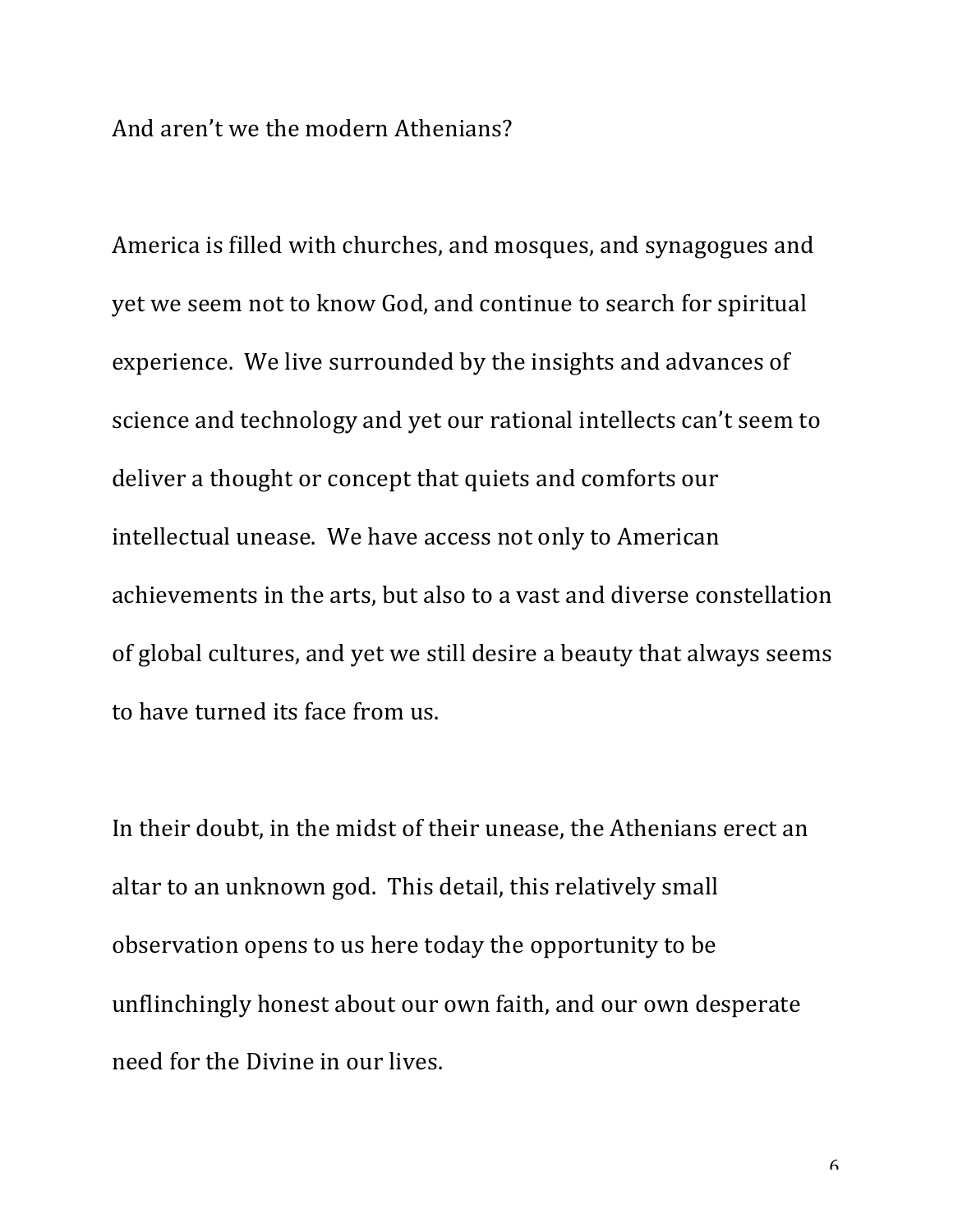Do we come here this morning to worship a god who remains unknown us?

Do we know nothing about Jesus and about the One who sent him, and yet come to this church in a hope beyond all hope that we still may somehow be blessed?

Have we stripped the altars of our minds and hearts of the stories of the virgin birth, the bodily resurrection of Jesus, the creation of humanity in God's image, and yet still come wishing to connect to a God we can no longer see?

Is coming before God like coming before this Black Square? An act of deep spiritual need mixed with a skepticism that any moment of revelation is actually possible?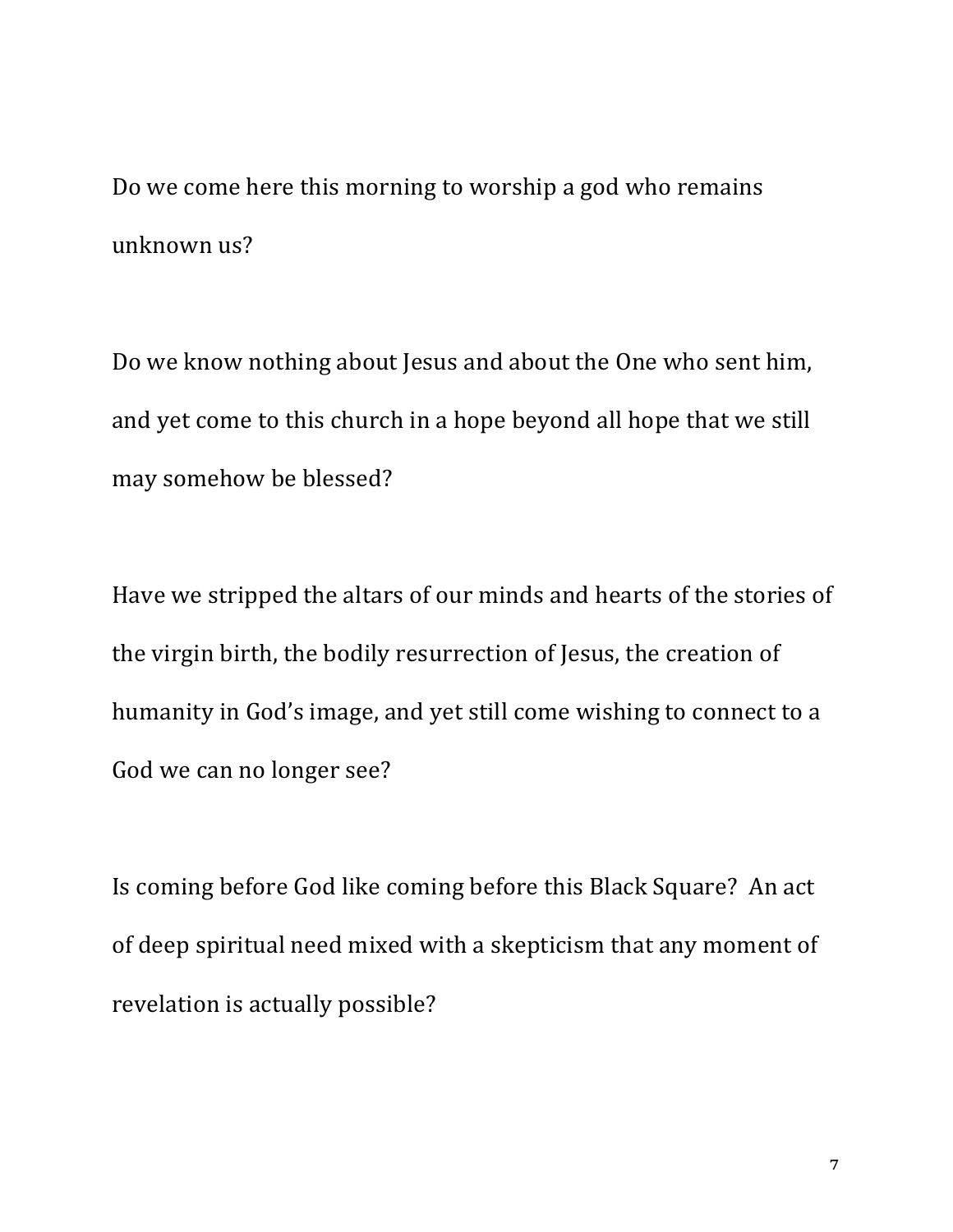"What therefore you worship as unknown, this I proclaim to you," says Paul.

But this morning I riff on Paul's words and say to you, "What therefore you worship as unknown, *Black Square* will proclaim to you." Because this black square shows us, just like Paul, that we have not only been looking in the wrong place to find God, but that we have put our trust in others instead of ourselves.

I am going to share a truth with you. It's so simple, but it's everything.

Are you ready for it?

*Black Square* is a black square.

That's it. That's all I got.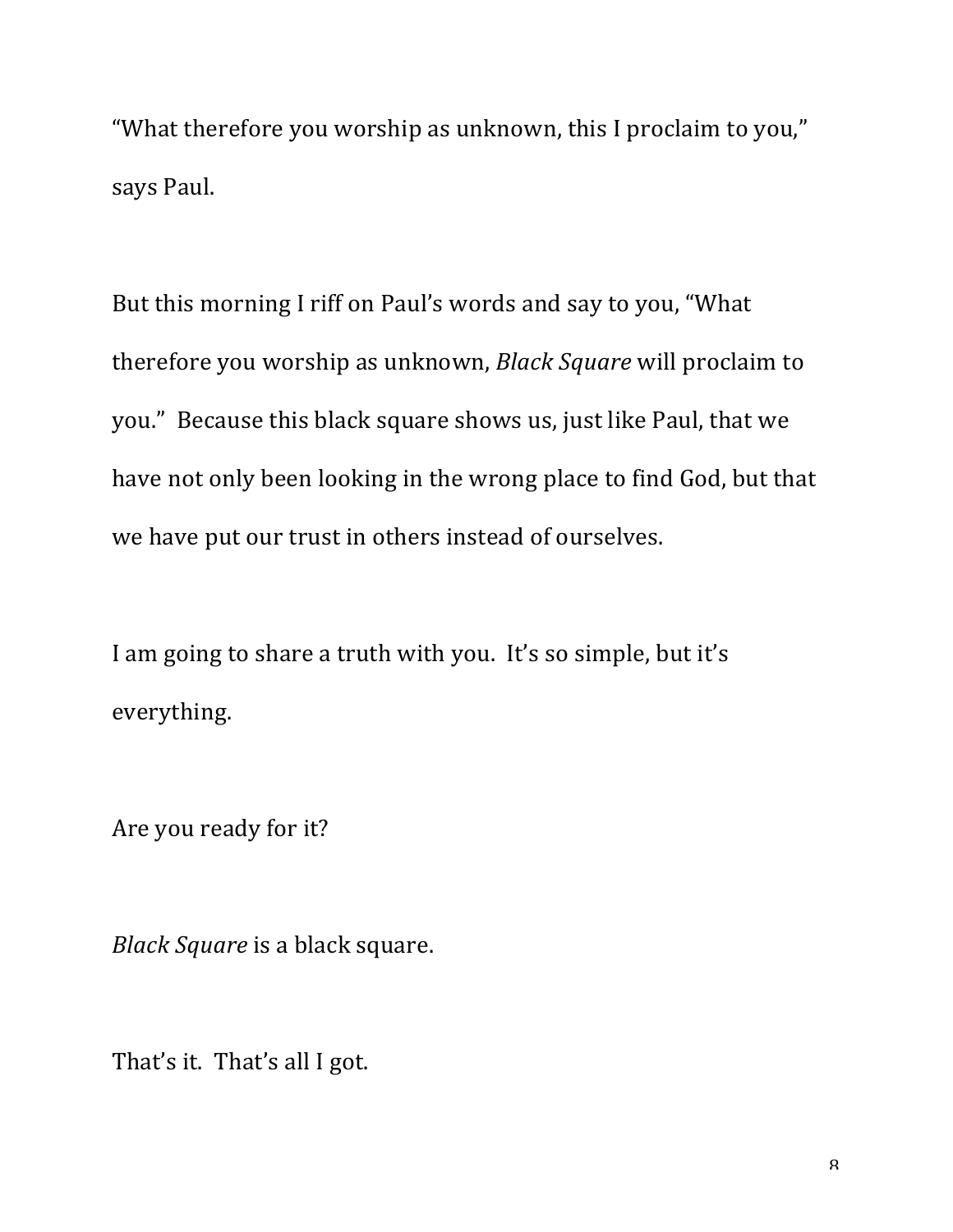*Black Square* is a black square.

In this simple statement is revealed why this painting, why this great modernist icon, has the monumental status it has within the history of the art of the West. In this simple statement is also revealed why *Black Square* is perfectly calibrated to help reveal to our clouded spiritual eyes God's presence in the world.

Unlike every painting before it, unlike the picture of Paul preaching in Athens reproduced on the cover of our bulletin, *Black Square* doesn't point beyond itself. It is the thing that it pictures. In the image of Paul in the bulletin we look at a representation of Paul and we understand that it is a symbol for a specific man. It is not the man it refers to, but rather it signifies him. *Black Square* operates completely differently. It doesn't point to an external square. It is a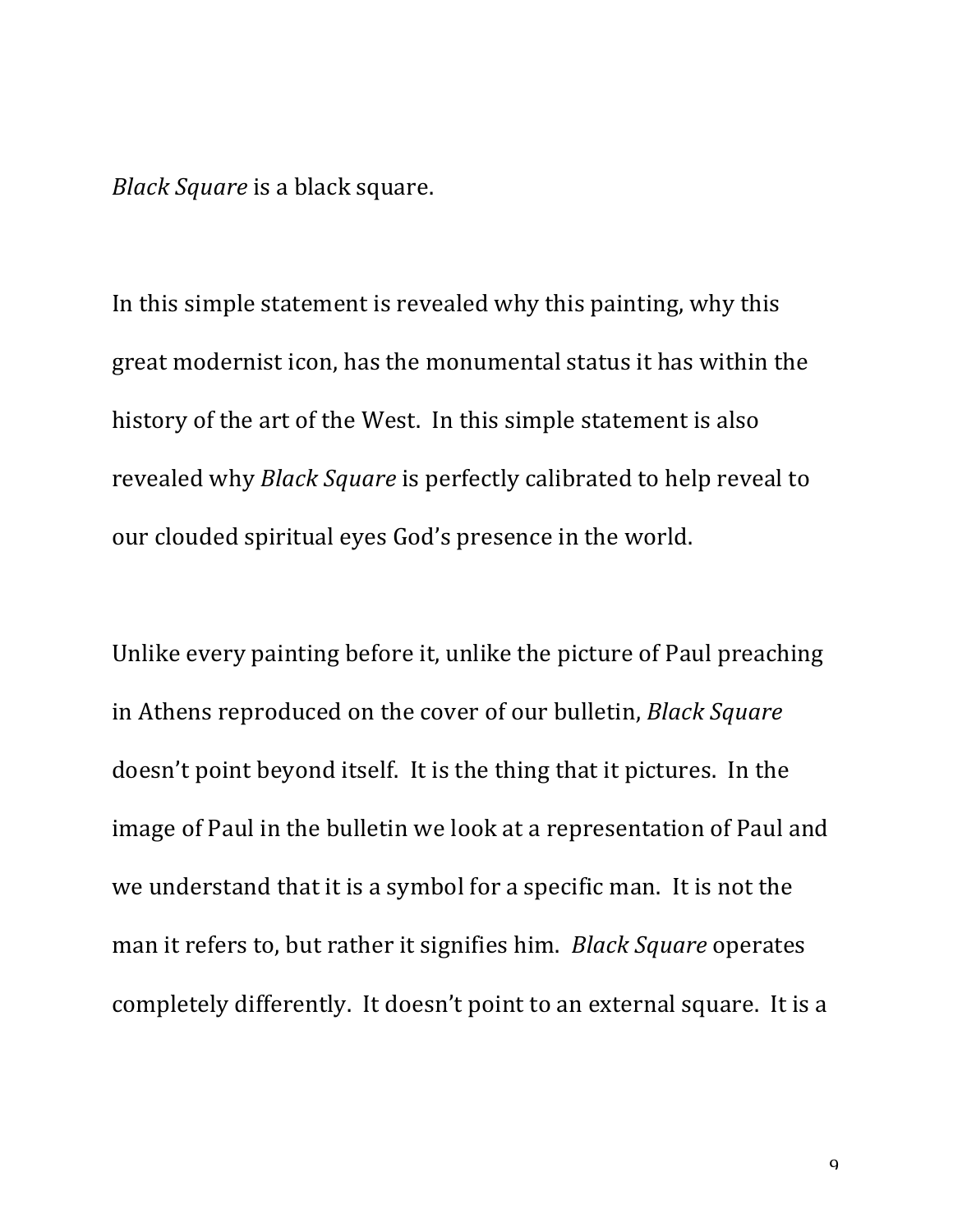square. There is no duality in *Black Square*; there is no external reality it symbolizes. This square is a square.

If we allow ourselves to be given over to the influence of *Black Square*'s dark and inky power this mysterious icon tells us that God isn't external to our world. She is embedded within it. She is right here, right now. This black square invites us not to see our scriptures as pointing to a beyond, to an exterior heaven that we can picture using the media of word and image and tradition. *Black Square* is a force of gravity, and it collapses heaven and earth into each other. In the blackness of Malevich's masterpiece there is no longer a signifier and a signified, a true square and the image of a square, a human one and a divine one. All binaries come together and there is only Unity.

Last week I invited the congregation, I challenged the congregation, to witness to where God is working in our lives, and to share what

 $1<sub>0</sub>$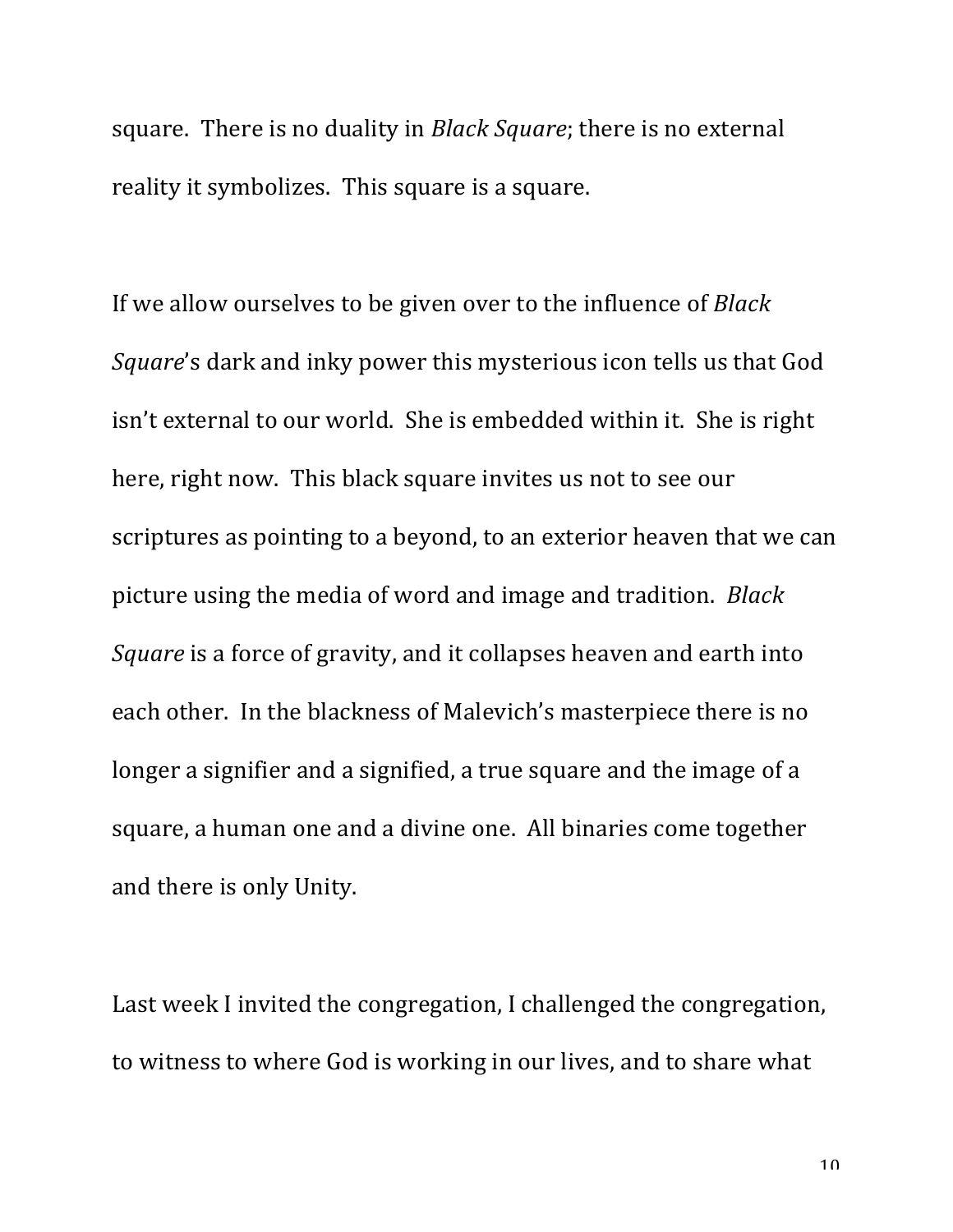we've seen and experienced with each other. And during the week I heard back from you.

Again, I riff on Paul. "What therefore you worship as unknown, this you proclaimed to yourselves."

It has been such a meaningful experience for me to be allowed into the intimate moments of your spiritual lives. For all of you who shared with me, thank you! You told me that you experienced God in the flowering of apple trees. You shared that you met God in the mountains while you hiked. You found God in the relationships you have with your sons and daughters.

You have given witness to the truth that God is not out there somewhere and we are over here somewhere elese. Your own experience has given voice to the fact that heaven and earth are not separate. They are intertwined. They are lovers.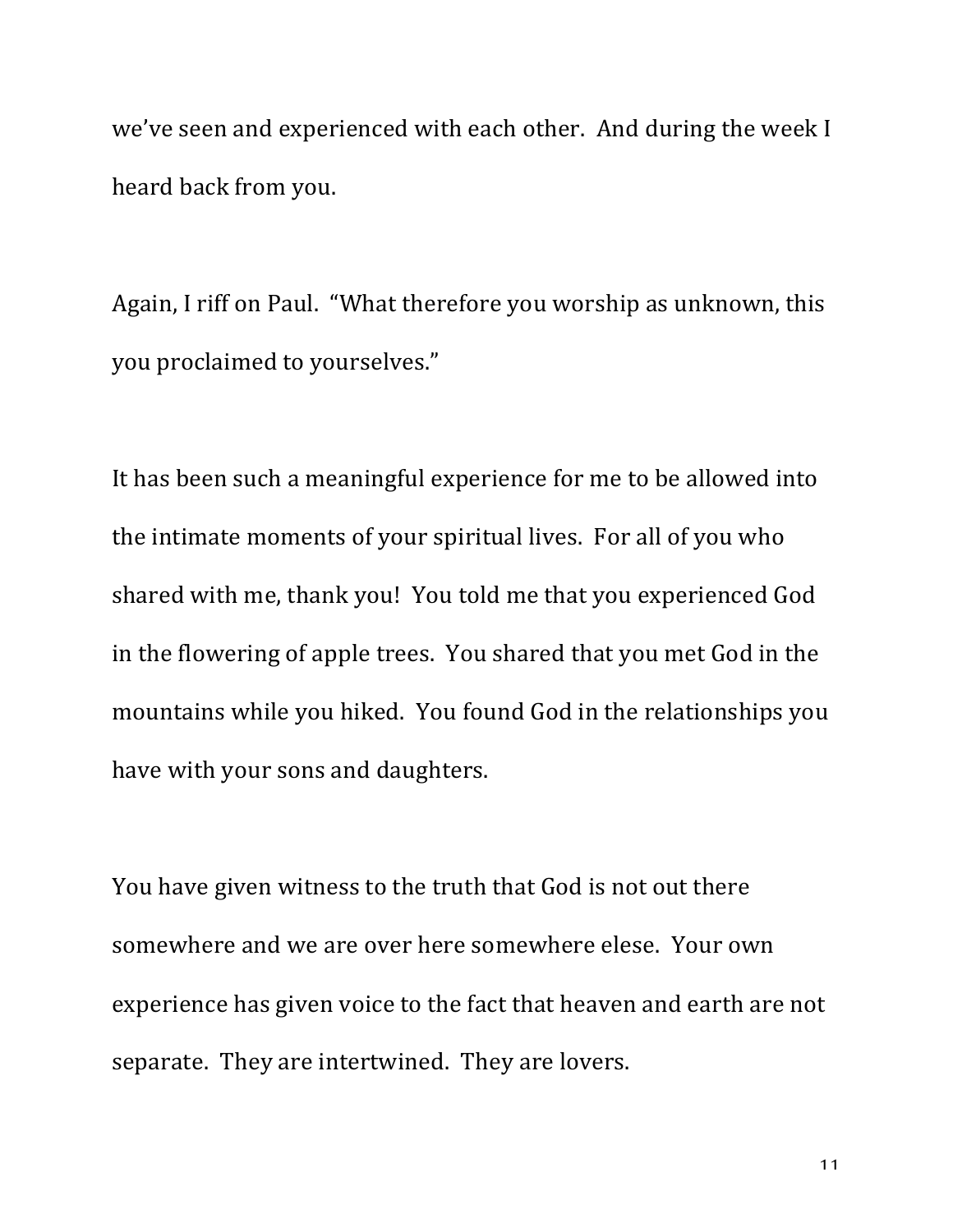And this is what Paul is also giving witness to. He says that God isn't separated from us and contained in shrines, stored away and only to be found in holy places. He says that God is, "not far from each one of us," and more radically that, "we live and move and have our being," in the Divine. God is not exterior to us; she is Imminence. And she has bound herself to us in the journey of our lives.

In the shadow of the Black Square, in the radiance of Paul's words, in the truth of the witness of our lives, we learn that the silence and absence of God we experience and grieve may simply be a result of expecting to find God only in the Bible, only in the experiences of our spiritual ancestors, and only in a building like this one.

The tragedy of human existence is that we miss God's presence right in front of our eyes, living in our houses, reaching out to us in the touch of our loved ones, fighting with us as we argue with our work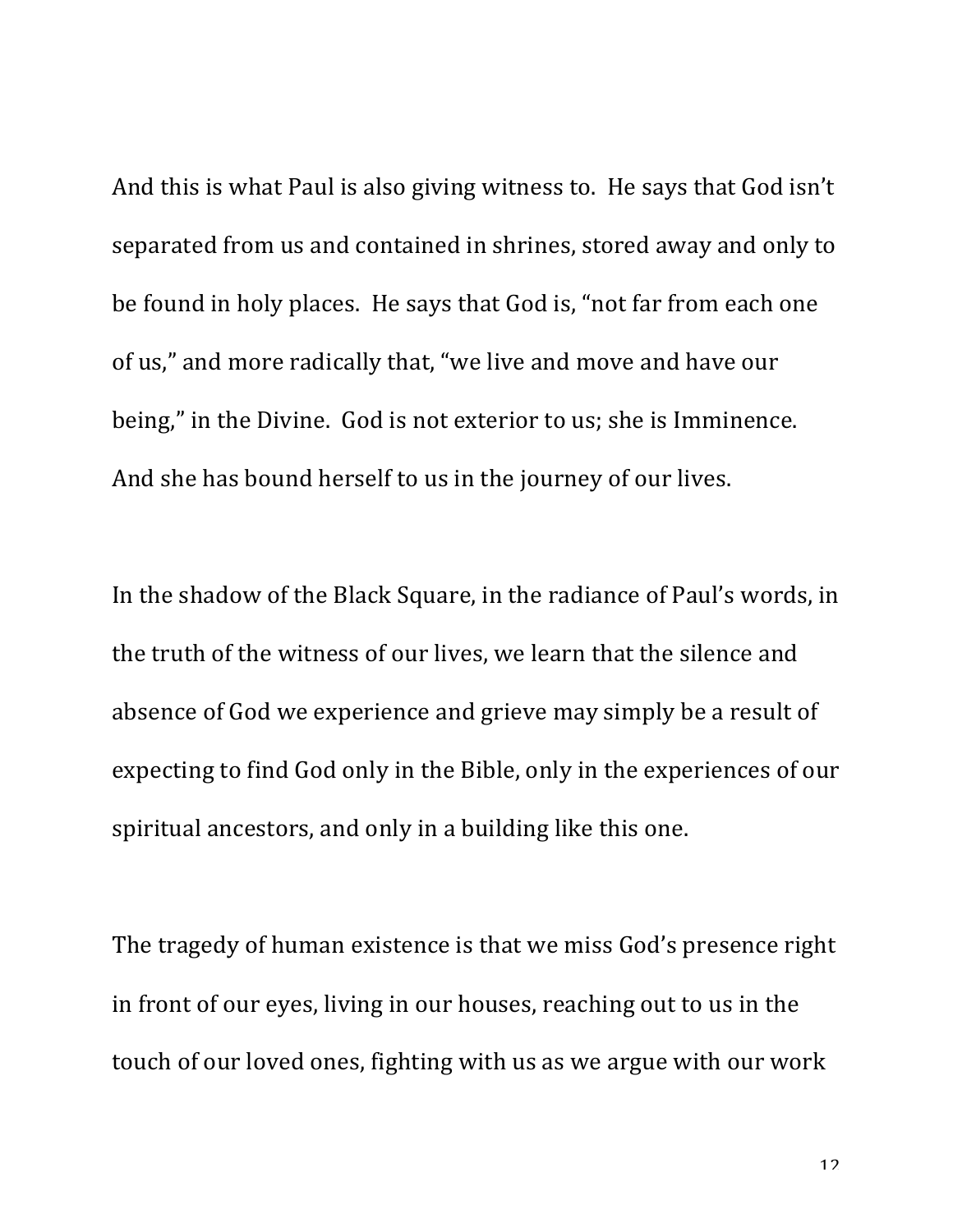mates. To fail to see God within the ordinariness of our lives, is to miss her. It is a blindness and a ignorance that is at the very root of our spiritual anxiety and starvation. And it is from this ignorance that Paul calls us to repent, to change the direction and focus of our lives so that we can see God embracing us in the here and now.

Although it may seem like a threat, Paul tells us that we will be judged. We will be judged by Jesus, by the man who was so flooded with God's presence, that there was no separation between human and Divine in his life. He lived awake to the fact that heaven was born within our world, and within our lives. And it is this man who will judge us by our ability to be awake to God's presence in our lives, and how we respond to what we have witnessed. This is no threat. This is God extending her hand to us in blessing.

And this blessing is that we no longer need to worship at the altar of an unknown god. We no longer need to fear that the only icon left to